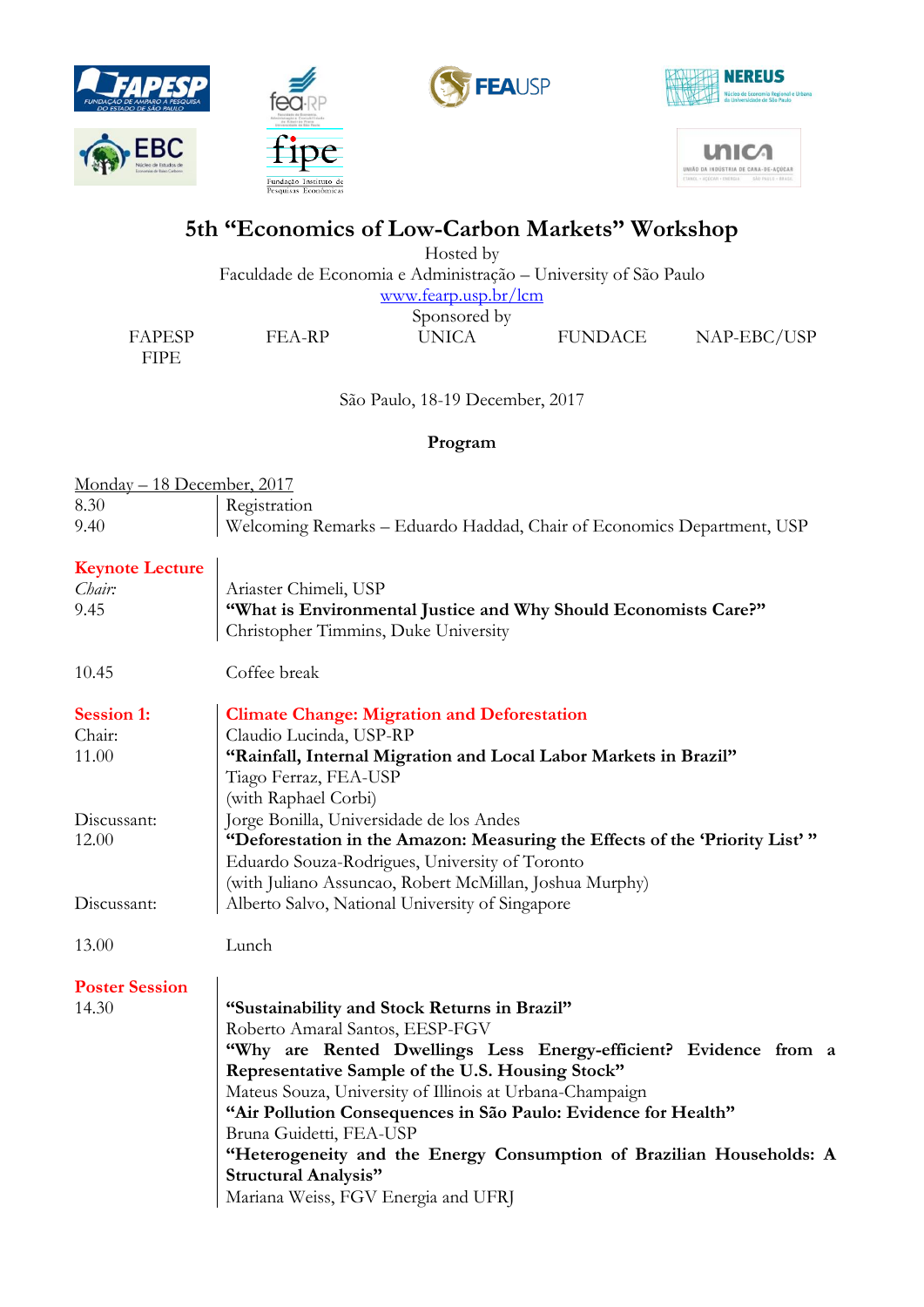|                        | "Impacts of CDM Projects on Development: Improving Living Standards<br><b>Across Brazilian Municipalities?"</b> |
|------------------------|-----------------------------------------------------------------------------------------------------------------|
|                        | Yadira Mori Clement, University of Graz                                                                         |
| 15.00                  | Coffee break                                                                                                    |
| <b>Policy Session:</b> | "Renewable Energy: Outlook for the Brazilian Market"                                                            |
| Chair:                 | Cristian Huse, Stockholm School of Economics                                                                    |
| 15.30                  | Participants                                                                                                    |
|                        | Elia Alves, Federal University of Pernambuco, UFPE                                                              |
|                        | Elizabeth Farina, UNICA (Emeritus Professor, University of São Paulo)                                           |
|                        | Enio Bueno Pereira, INPE                                                                                        |
| 17.30                  | Close                                                                                                           |

| <u>Tuesday – 19 December, 2017</u> |                                                                              |  |
|------------------------------------|------------------------------------------------------------------------------|--|
| <b>Keynote Lecture</b>             |                                                                              |  |
| Chair:                             | Eduardo Haddad, FEA-USP                                                      |  |
| 9.30                               | "Ex-post evaluation of Carbon Trading: What's in it for local air quality?"  |  |
|                                    | Ulrich Wagner, University of Mannheim                                        |  |
| 10.30                              | Coffee break                                                                 |  |
| <b>Session 4:</b>                  | <b>Air Quality</b>                                                           |  |
| Chair:                             | Daniel Monte, FGV-EESP                                                       |  |
| 10.45                              | "Local Pollution Drives Global Pollution: Emissions Feedback via Residential |  |
|                                    | <b>Electricity Usage"</b>                                                    |  |
|                                    | Alberto Salvo, National University of Singapore                              |  |
| Discussant:                        | Dimitri Szerman, PUC-Rio and CPI                                             |  |
| 11.45                              | "Should We Blame Buses? Bus Strikes and Air Quality"                         |  |
|                                    | Jorge Bonilla, Universidade de los Andes                                     |  |
| Discussant:                        | Eduardo Souza-Rodrigues, University of Toronto                               |  |
| 12.45                              | Lunch                                                                        |  |
|                                    |                                                                              |  |
| <b>Session 4:</b>                  | <b>Land Use and Deforestation</b>                                            |  |
| Chair:                             | Gabriel Madeira, FEA-USP                                                     |  |
| 14.30                              | "Power Plants and Deforestation: Recent Evidence from the Amazon"            |  |
|                                    | Dimitri Szerman, PUC-Rio and CPI                                             |  |
|                                    | (with Juliano Assuncão and Francisco Costa)                                  |  |
| Discussant:                        | Tiago Ferraz, FEA-USP                                                        |  |
| 15.30                              | Farewell                                                                     |  |
|                                    |                                                                              |  |

Keynote speakers have 60 minutes to present. Speakers and discussants have 45 and 10 minutes to present, respectively, with questions allowed throughout.